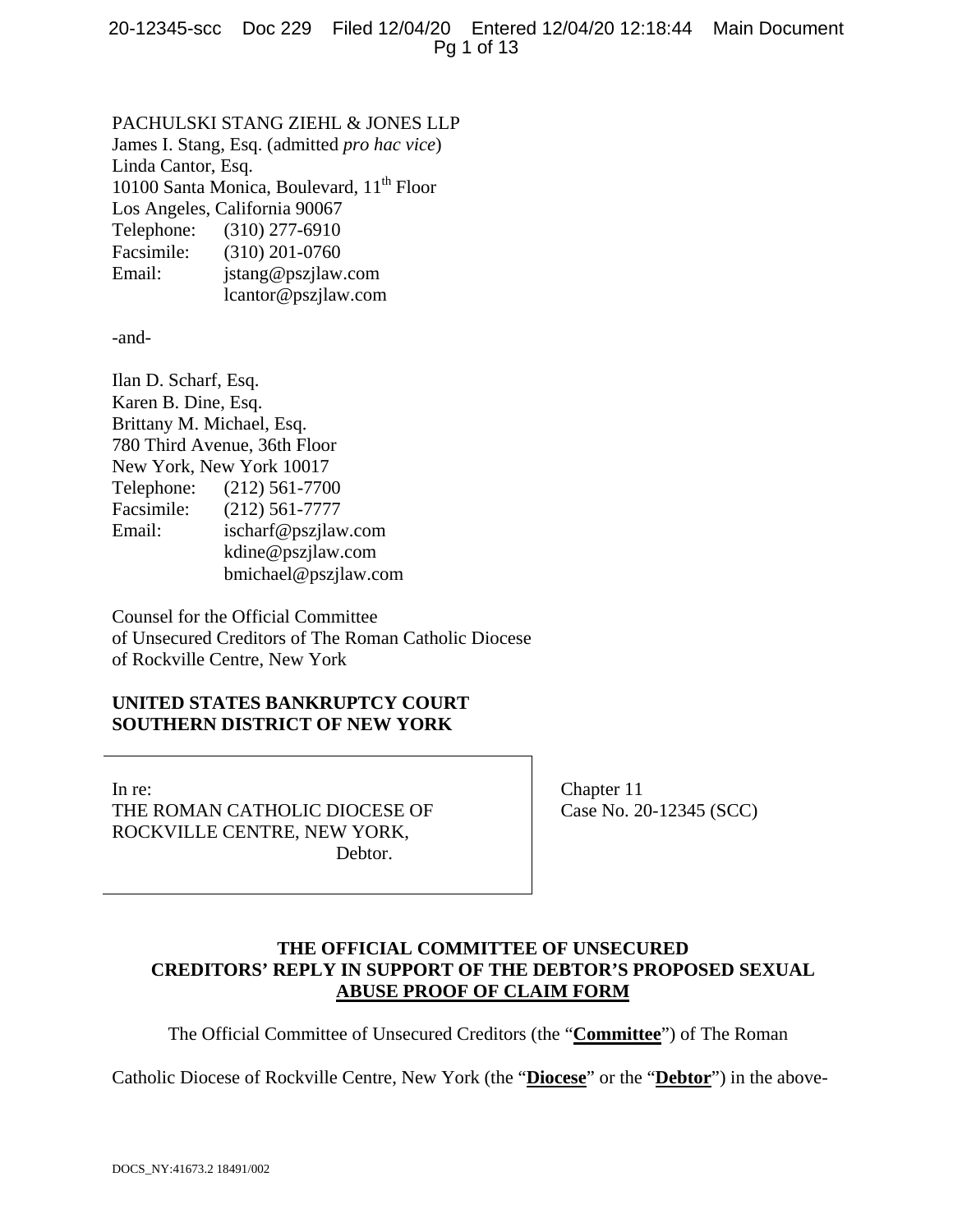### 20-12345-scc Doc 229 Filed 12/04/20 Entered 12/04/20 12:18:44 Main Document Pg 2 of 13

captioned case (the "**Case**") under chapter 11 of Title 11 of the United States Code (the "**Bankruptcy Code**"), by and through its undersigned proposed counsel, hereby replies (the "**Reply**") in support of the Sexual Abuse Proof of Claim Form proposed in the *Motion of the Debtor for an Order Establishing Deadlines for Filing Proofs of Claim and Granting Related Relief* [Docket No. 174] (the "**Motion**") and opposes the additional questions proposed by the Debtor's insurers. In support of this Reply, the Committee respectfully represents as follows:

#### **BACKGROUND**

1. On November 19, 2020, the Debtor filed the Motion requesting, among other relief, that the Court approve its proposed proof of claim form for holders of Sexual Abuse Claims<sup>1</sup> (the "**Sexual Abuse Proof of Claim Form**").

2. The Committee objected to certain relief requested in the Motion but noted that the Committee and Debtor had engaged in productive negotiations that resulted in the Debtor's proposed Sexual Abuse Proof of Claim Form. *See The Official Committee of Unsecured Creditors' (A) Objection to the Motion of the Debtor for an Order Establishing Deadlines or Filing Proofs of Claim and Granting Related Relief and (B) Response to LMI's Response to the Motion* [Docket No. 215] (the "**Objection**").

3. Certain Underwriters at Lloyd's, London and Certain London Market Insurance Companies ("**LMI**") filed a response to the Motion (the "**LMI Response**"). *LMI's Responses to Debtor's Motion for an Order Establishing Deadlines for Filing Proofs of Claim and Granting Related Relief* [Docket No. 199]. LMI was also joined in its objection by Interstate Fire & Casualty Company and Evanston Insurance Company (successor by merger to Associate International Insurance Company). *See Interstate Fire & Casualty Company's Joinder in LMI's* 

<sup>&</sup>lt;sup>1</sup> Capitalized terms not otherwise defined herein shall have the meaning ascribed to them in the Motion.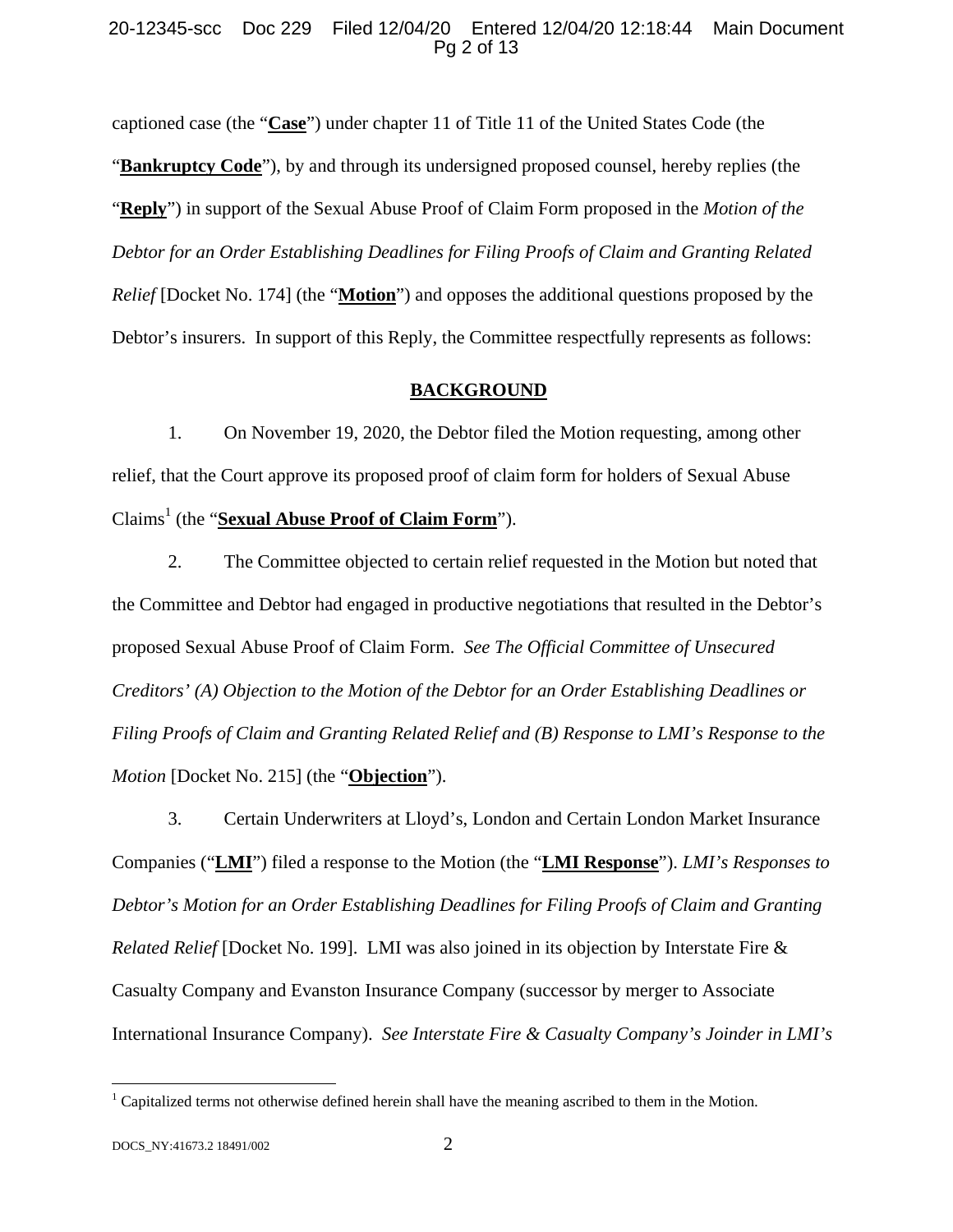## 20-12345-scc Doc 229 Filed 12/04/20 Entered 12/04/20 12:18:44 Main Document Pg 3 of 13

*Response* [Docket No. 200]; *Associated International Insurance Company's Joinder in LMI's* 

*Response* [Docket No. 213]. LMI requested four alterations to the Sexual Abuse Proof of Claim

Form, including the addition of the following question (the "**LMI Additional Question**"):

Please provide all facts you are aware of that suggest that the Diocese, or any of its officers or employees, knew or should have known that the abuser was abusing you or others before or during the period of time when the abuse or other wrongful conduct took place. $2$ 

4. Arrowood Indemnity Insurance Company ("**Arrowood**") also filed a limited

objection to the Motion (the "**Arrowood Objection**"). *Arrowood Indemnity Insurance* 

*Company's Limited Objection to Debtor's Motion for an Order Establishing Deadlines for* 

*Filing Proofs of Claim and Granting Related Relief* [Docket No. 214]. In the Arrowood

Objection, Arrowood proposes the addition of the following question to the Sexual Abuse Proof

of Claim Form (the "**Arrowood Additional Question**" and, together with the LMI Additional

Question, the "**Insurer Additional Questions**"):

Have you previously filed a lawsuit, made a claim, or filed a proof of claim concerning sexual abuse you suffered that was committed by any other individual or entity, other than an abuser affiliated with a church, parish, school, or Diocesan organization? If so, please state the date(s) of abuse, abuser and his/her affiliated employer/entity.<sup>3</sup>

# **REPLY IN OBJECTION TO THE INSURER ADDITIONAL QUESTIONS**

5. The Debtor's proposed Sexual Abuse Proof of Claim Form elicits all necessary

information in connection with the filing of a proof of claim.

6. Rule 3001 of the Federal Rules of Bankruptcy Procedure (the "**Bankruptcy** 

**Rules**") requires that a proof of claim form "conform substantially to the appropriate official

form." Fed. R. Bankr. P. 3001. It is clear that deviation from the official form is necessary in

 $<sup>2</sup>$  LMI Response, p. 4.</sup>

<sup>&</sup>lt;sup>3</sup> Arrowood Response, p. 2.

DOCS\_NY:41673.2 18491/002 3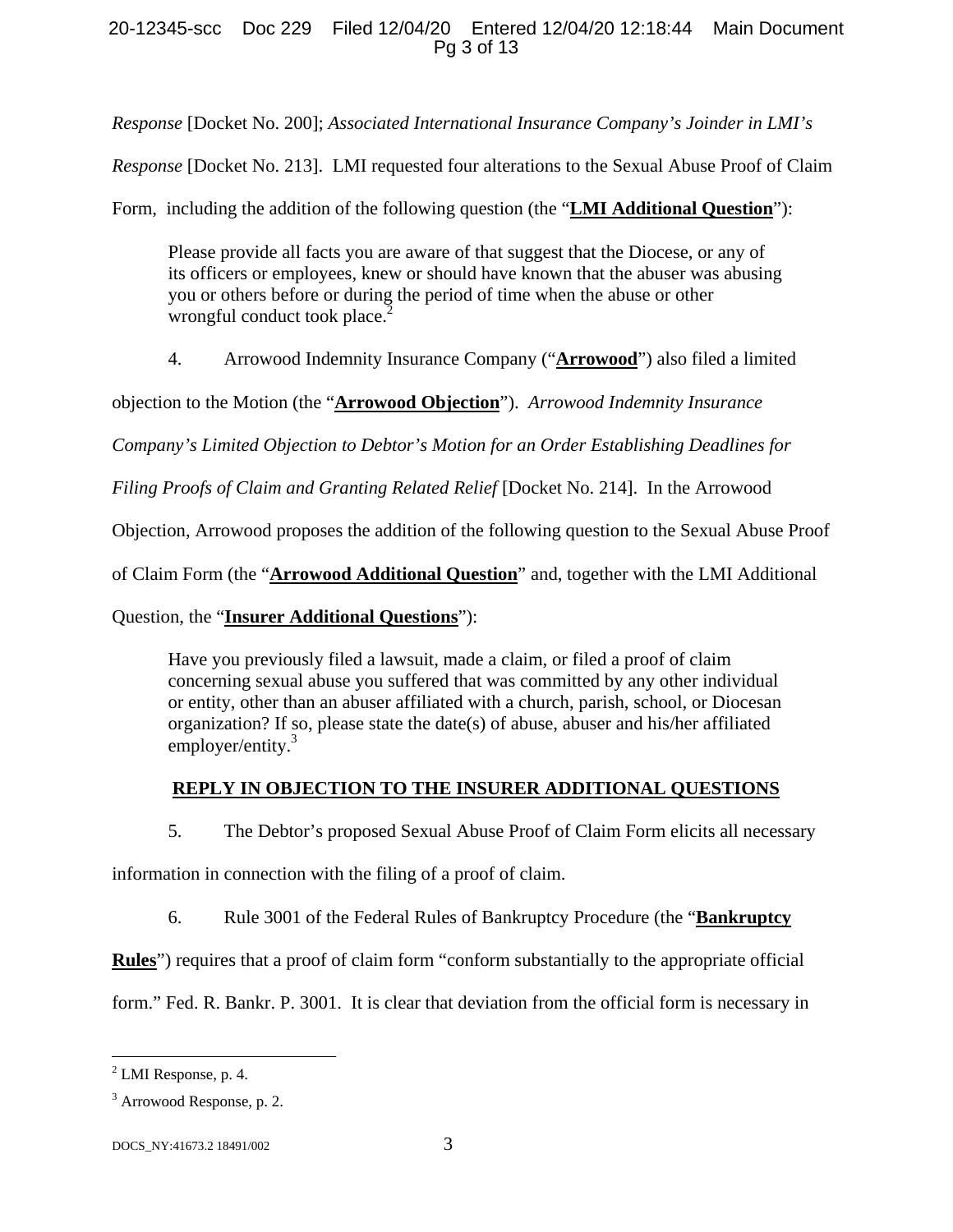#### 20-12345-scc Doc 229 Filed 12/04/20 Entered 12/04/20 12:18:44 Main Document Pg 4 of 13

this case. However, the deviation is not a license for the Debtor's insurers to force the Debtor to include additional invasive, irrelevant and confusing questions requiring the disclosure of sensitive and personal information that has no relevance to the *prima facie* establishment of a substantive claim.

7. The Insurer Additional Questions go well beyond the scope of information required to submit a claim, seek intrusive details intended to elicit defenses against the claims, require legal conclusions that may be complicated or unanswerable (particularly by a *pro se* claimant), and contain questions that may deter sexual abuse survivors from filing claims. All of this extraneous information either has no nexus to the abuse claims committed under the auspices of the Debtor or goes far beyond the information appropriate for a proof of claim under the Bankruptcy Rules.

## **A. The Form Should Not Be Burdensome and Require Interrogatory Responses**

8. The Insurer Additional Questions require detailed information well beyond that which is necessary to understand the facts regarding a Sexual Abuse Claim. The questions are akin to interrogatories served by a defendant in a tort case rather than the proof of claim form required by Bankruptcy Rule 3001. The intrusive interrogatories are especially inappropriate because such questions in an interrogatory served during litigation would be subject to objection by the witness. However, survivors do not have the option of objecting to the scope of questions on the form and risk having their claim disallowed at the outset by failure to provide the requested information.

9. Further, the questions must be considered not based on how a reasonable lawyer or even a reasonable person would understand them but how they would be understood by a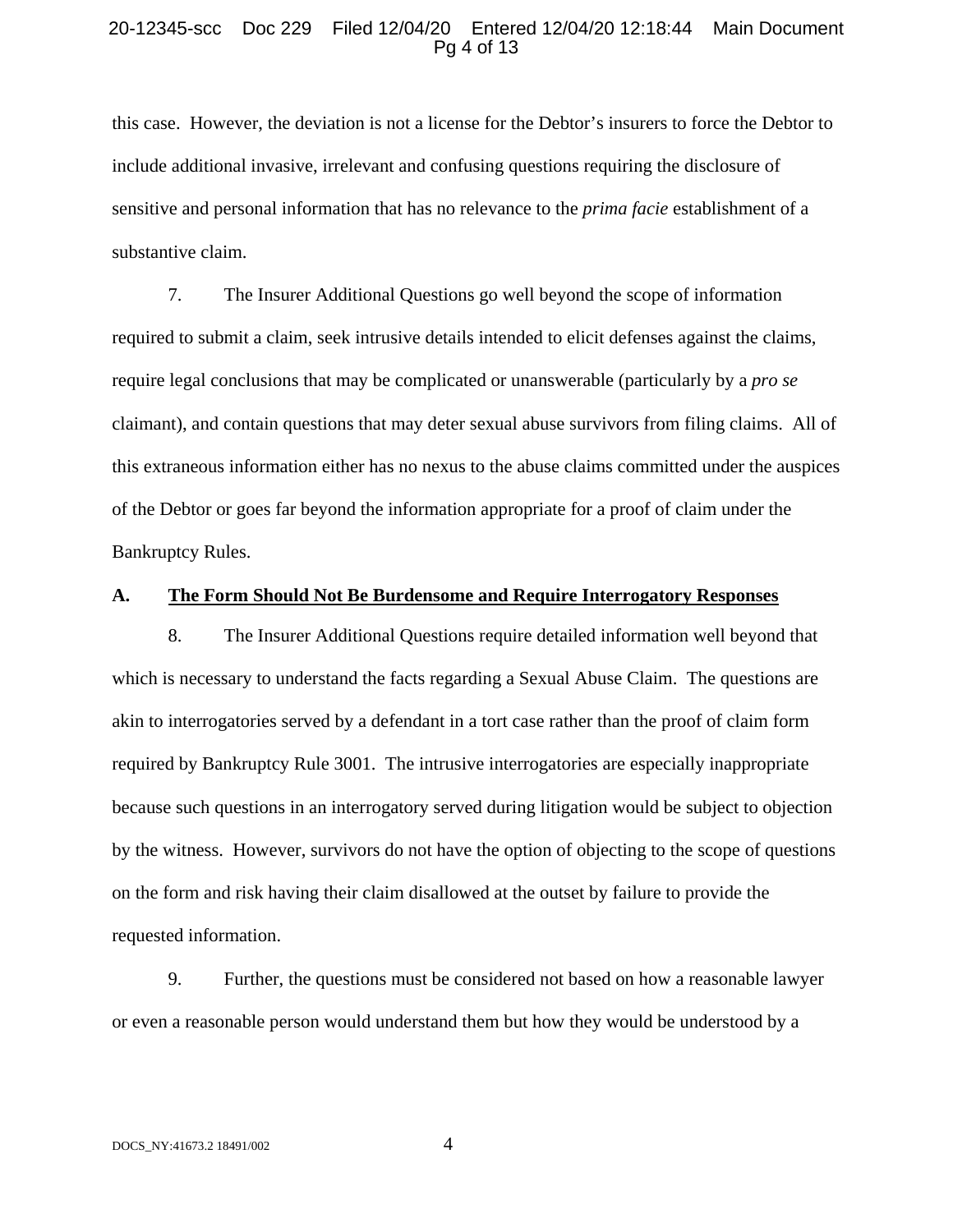## 20-12345-scc Doc 229 Filed 12/04/20 Entered 12/04/20 12:18:44 Main Document Pg 5 of 13

"reasonable Sexual Abuse Survivor."<sup>4</sup> Each of the Insurer Additional Questions are objectionable:

# a. *Questions Regarding Unrelated Abuse Are Irrelevant and Unnecessarily Invasive*

10. The Arrowood Additional Question is objectionable because it requests information (i) irrelevant for purposes of the proof of claim, (ii) potentially confusing due to ambiguity regarding the term "claim," and (iii) invasive to the survivor. The Arrowood Additional Question is clearly an interrogatory aimed at gathering defenses regarding a survivor's claim. The information it requests is not relevant to whether the claimant has a *prima facie* claim against the Debtor. Further, it is vague and potentially confusing to abuse survivors. The term "claim" could be construed in many ways, creating a pitfall for a survivor who does not include information regarding, for example, a letter his mother sent to the neighbor after the neighbor sexual abused the survivor. Finally, as the Committee previously addressed in the Objection, coming forward to submit a sexual abuse claim is a difficult and emotional process.<sup>5</sup> Requiring the survivor to disclose multiple, unrelated experiences of sexual abuse could have a chilling effect on a survivor's willingness to assert a claim.<sup>6</sup>

# b. *Questions Regarding the Diocese's Knowledge of Abuser's Conduct are Inappropriate and Potentially Deterring for Survivors*

11. The LMI Additional Question is also inappropriate. The information would clearly be in the records of the Diocese or other institutions, as well as in the knowledge of employees or agents of the Diocese or other institutions. There is no reason to obtain such

 $4^4$  Conte Decl., ¶ 12.

<sup>5</sup> *See* Objection, ¶¶ 18–23.

 $6$  Conte Decl.,  $\P$  15.

DOCS\_NY:41673.2 18491/002 5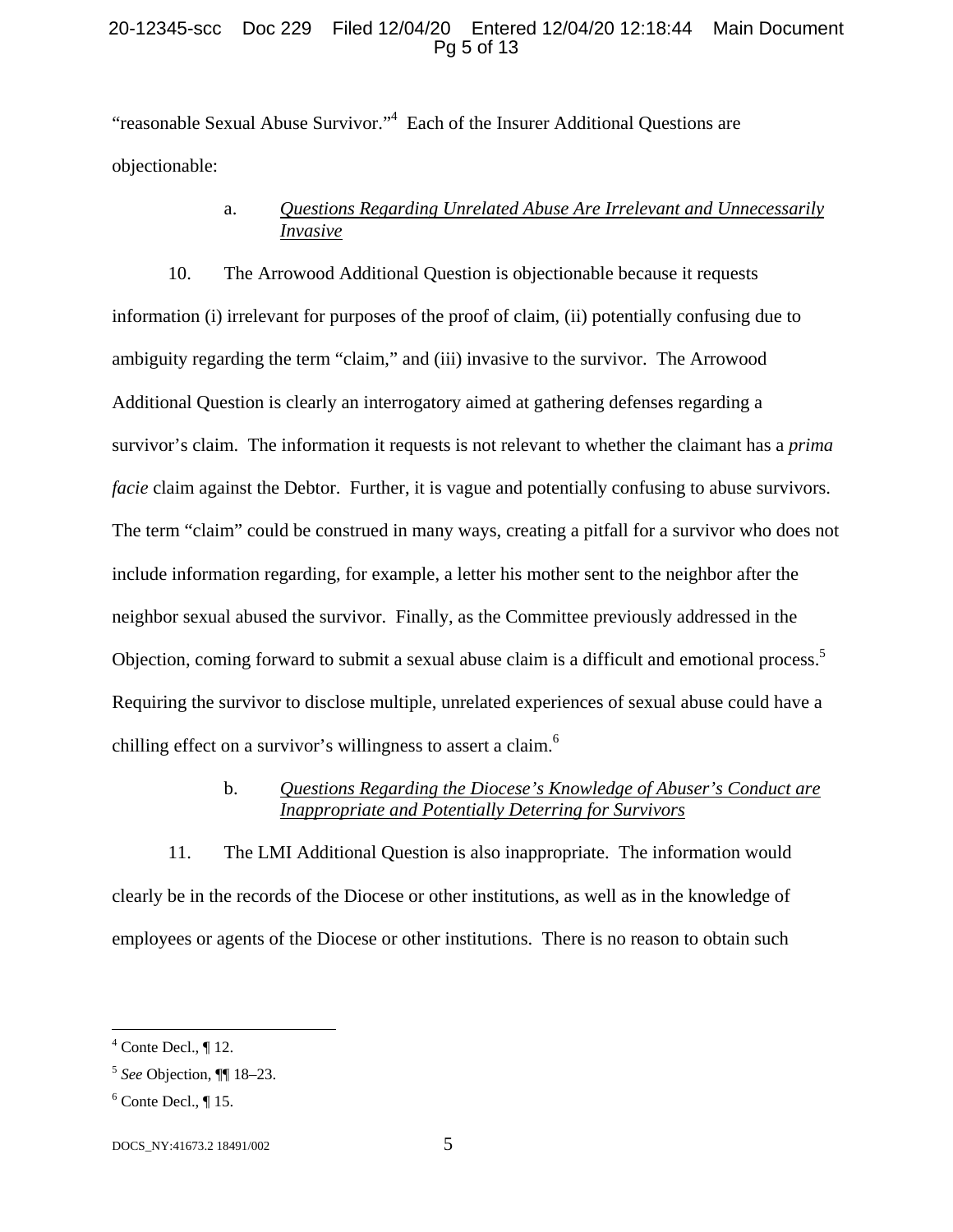### 20-12345-scc Doc 229 Filed 12/04/20 Entered 12/04/20 12:18:44 Main Document Pg 6 of 13

information from the survivors at all, let alone as a threshold requirement for the survivors' filing proofs of claim and participating in the Case.

12. Moreover, such a question could dissuade a survivor from asserting a claim because the question suggests the survivor should know what the Diocese knew about the abuse.<sup>7</sup> The question inappropriately and unfairly places the burden on the survivor to provide the insurer with insurance defenses to the survivor's claim as a prerequisite to filing a claim. The question also implies that the survivor should have told the Diocese about the abuse and, by failing to do so, the survivor was somehow complicit in the cover-up.<sup>8</sup> This may make the survivor feel inadequate and unwilling to answer the question.<sup>9</sup> Because of its likely chilling effect, the LMI Additional Question should not be included in the Sexual Abuse Proof of Claim Form.

## **B. The Debtor's Sexual Abuse Proof of Claim Form Elicits All Necessary Information to Assess a Sexual Abuse Claim Against the Debtor Without Subjecting Survivors to a Procedurally Inappropriate Examination**

13. In the Committee's Response to LMI, included in its Objection and incorporated here by reference, the Committee noted that Official Form 410 only asks for basic information about a claim, such as "personal injury" or "services performed." *See* Official Form 410, Question 8. In this Case, the Committee supports the use of a modified proof of claim form that requests more information than Official Form 410. The Debtor's Sexual Abuse Proof of Claim Form would provide parties with important facts regarding the claimants' abuse, including the identity of the abuser(s), the date(s) of the abuse, the nature of the abuse, the location(s) of the abuse, the frequency of the abuse, and the injuries caused by the abuse.

 $\overline{a}$  $^{7}$  *Id.*, ¶ 13.

<sup>8</sup> *Id.*

 $^{9}$  *Id.* 

DOCS\_NY:41673.2 18491/002 6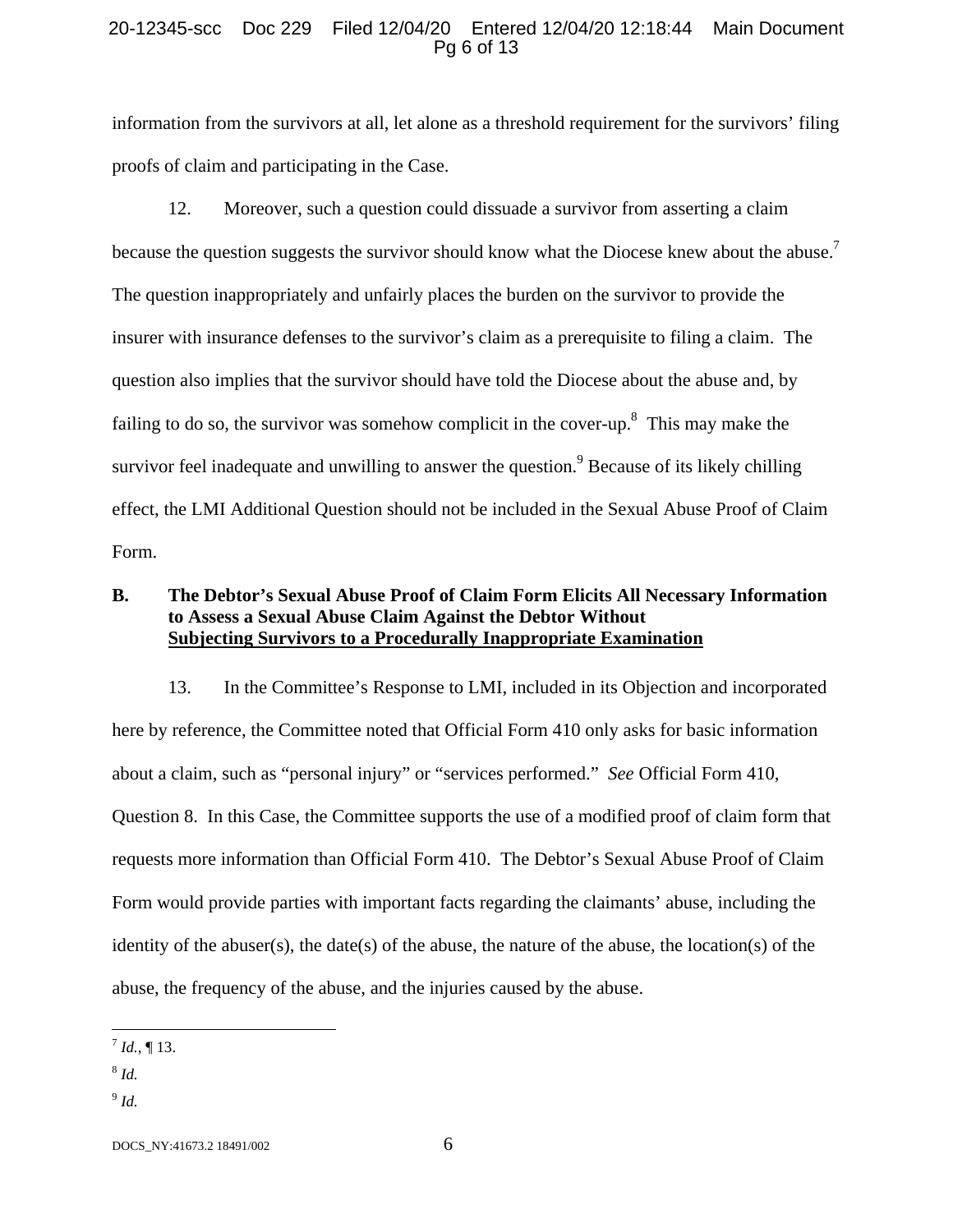#### 20-12345-scc Doc 229 Filed 12/04/20 Entered 12/04/20 12:18:44 Main Document Pg 7 of 13

14. However the Insurer Additional Questions in effect alter the claims allowance procedure by requiring creditors to provide more information than necessary as a precondition to have their claims deemed properly filed under Bankruptcy Rule 3001. This is an inappropriate abrogation of the Bankruptcy Rules. Child sexual abuse survivors, some of whom may be *pro se*, risk exposing themselves to motions to disallow if they fail to provide some or all of the requested additional information.

15. The additional information that would be required under the Insurer Additional Questions appears to be a mechanism designed to discourage survivors from filing valid claims, to obtain preliminary discovery for use in future objections to abuse survivors' claims, or to enable parties to move to disallow a claim as "not properly filed" if the survivor does not have the capacity to complete the questions in their entirety. The claims process should be fair and equitable to survivors and should not contain unnecessary barriers to their participation in this Case.

#### **CONCLUSION**

WHEREFORE, the Committee respectfully requests that the Court approve the Sexual Abuse Proof of Claim Form proposed by the Debtor and grant such other and further relief as the Court deems just and proper.

Dated: New York, New York December 4, 2020

#### PACHULSKI STANG ZIEHL & JONES LLP

*/s/ James I. Stang* 

James I. Stang, Esq. (admitted *pro hac vice*) Linda Cantor, Esq. 10100 Santa Monica, Boulevard,  $11<sup>th</sup>$  Floor Los Angeles, California 90067 Telephone: (310) 277-6910 Facsimile: (310) 201-0760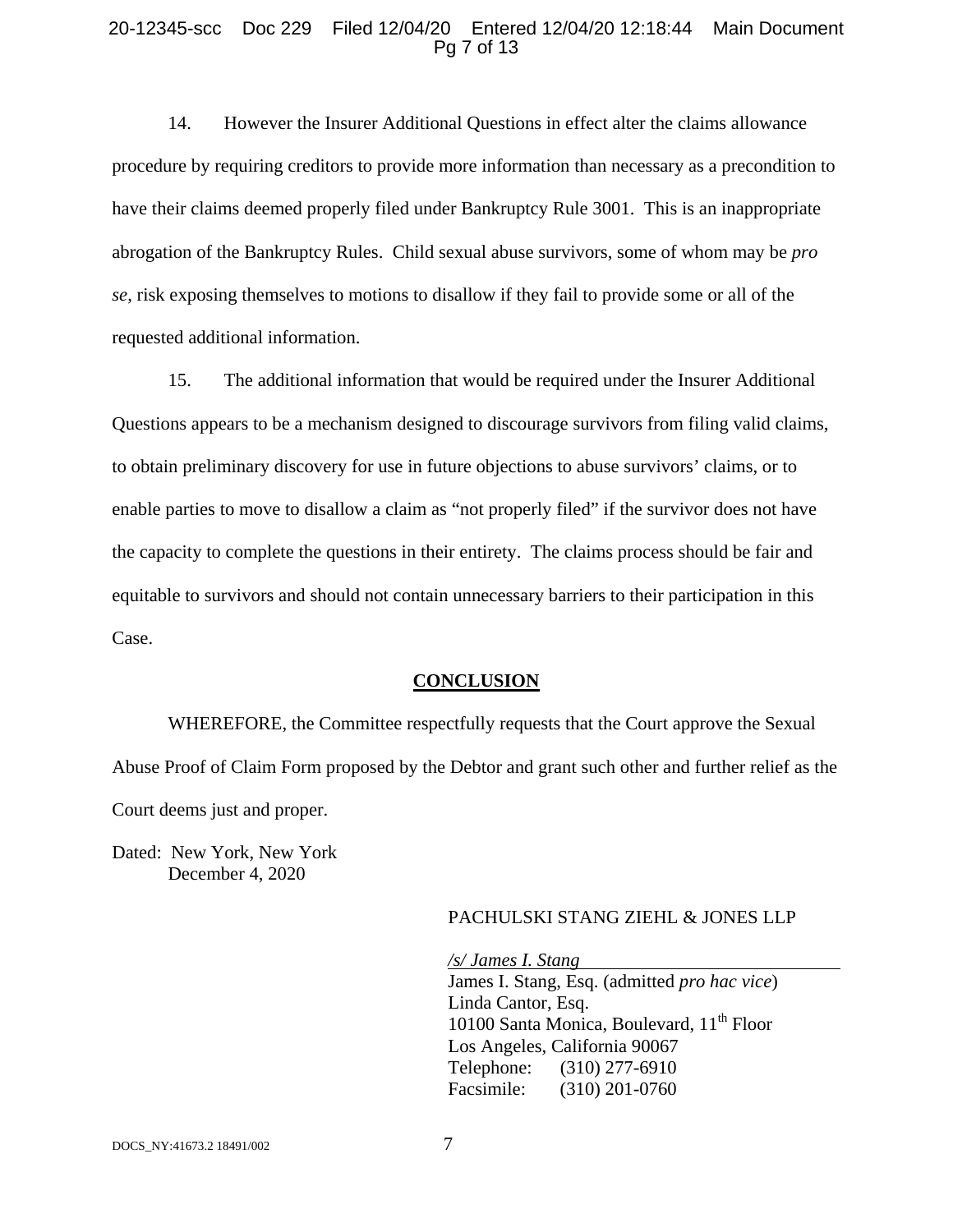## 20-12345-scc Doc 229 Filed 12/04/20 Entered 12/04/20 12:18:44 Main Document Pg 8 of 13

Email: jstang@pszjlaw.com lcantor@pszjlaw.com

-and-

Ilan D. Scharf, Esq. Karen B. Dine, Esq. Brittany M. Michael, Esq. 780 Third Avenue, 36th Floor New York, New York 10017<br>Telephone: (212) 561-770  $(212)$  561-7700 Facsimile: (212) 561-7777 Email: kdine@pszjlaw.com ischarf@pszjlaw.com bmichael@pszjlaw.com Counsel for the Official Committee of Unsecured Creditors of The Roman Catholic Diocese of Rockville Centre, New York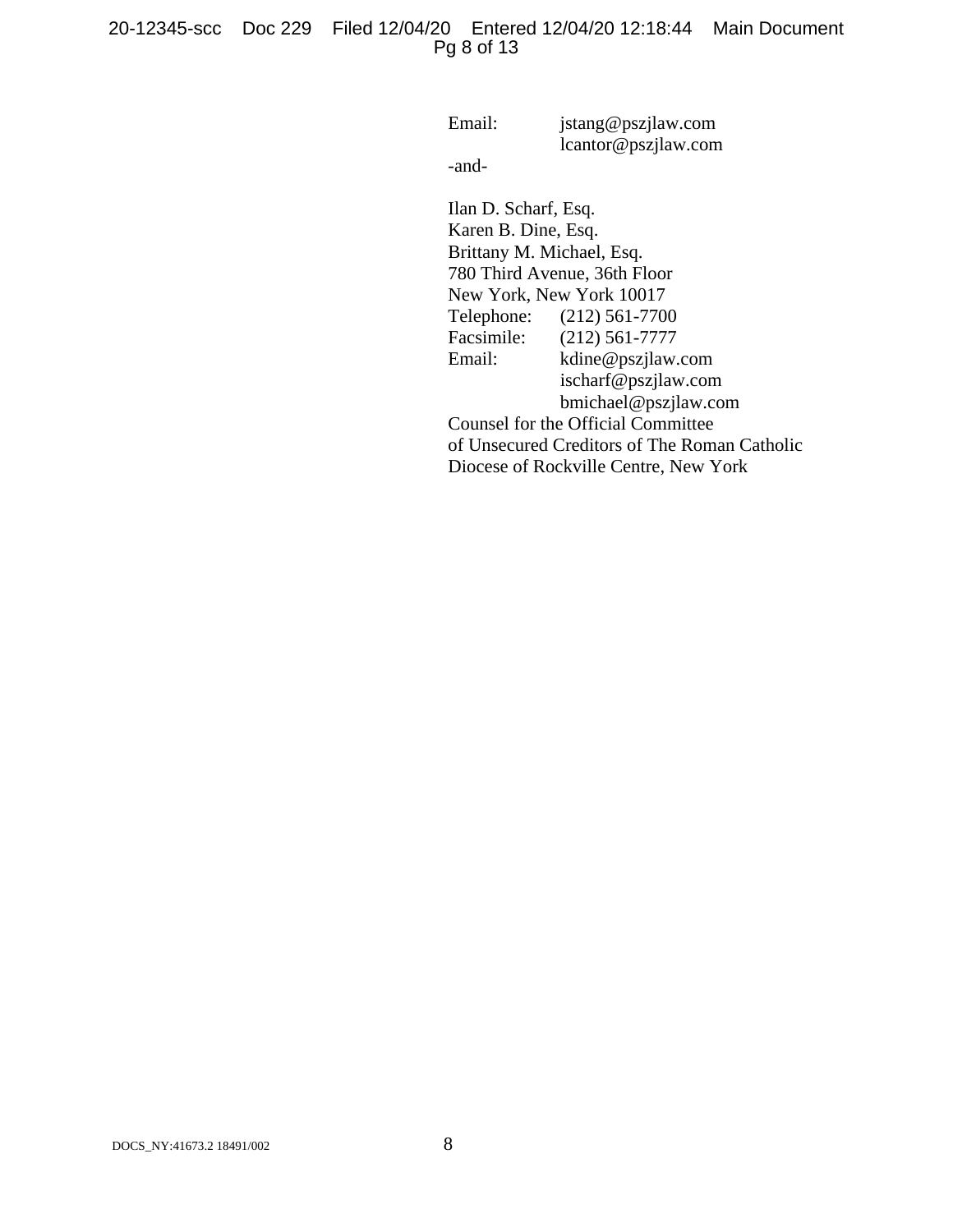20-12345-scc Doc 229 Filed 12/04/20 Entered 12/04/20 12:18:44 Main Document Pg 9 of 13

> : : : : : : :

### **UNITED STATES BANKRUPTCY COURT SOUTHERN DISTRICT OF NEW YORK**

In re:

THE ROMAN CATHOLIC DIOCESE OF ROCKVILLE CENTRE, NEW YORK,<sup>1</sup>

Debtor.

Chapter 11

Case No. 20-12345 (SCC)

## **DECLARATION OF JON R. CONTE, Ph.D.**

I, Jon R. Conte, Ph.D., submit the following declaration as my testimony in this matter and state, under penalty of perjury, the following:

1. I am an individual over the age of 21 years and suffer no disability that would interfere with my ability to testify truthfully to the matters set forth herein.

2. I am a Professor Emeritus in the School of Social Work at the University of

Washington in Seattle, Washington and Director of the Joshua Center on Child Sexual Abuse Prevention at the University. My academic Curriculum Vitae is attached to this declaration.

3. I have almost four decades in the study of childhood sexual abuse, am published in that area and have trained multidisciplinary audiences on various aspects of childhood sexual abuse, including issues in forensic practice nationally and internationally.

4. Over the course of my career, I have served on a Panel on Child Abuse and Neglect at the National Academy of Sciences; on a research review committee at the National Institute of Mental Health; was the founding President of the American Professional Society on the Abuse of Children; was on the Board of Councilors of the International Society for the

 $\frac{1}{1}$ <sup>1</sup> The Debtor in this chapter 11 case is The Roman Catholic Diocese of Rockville Centre, New York, the last four digits of its federal tax identification number are 7437, and its mailing address is 50 North Park Avenue P.O. Box 9023, Rockville Centre, NY 11571-9023.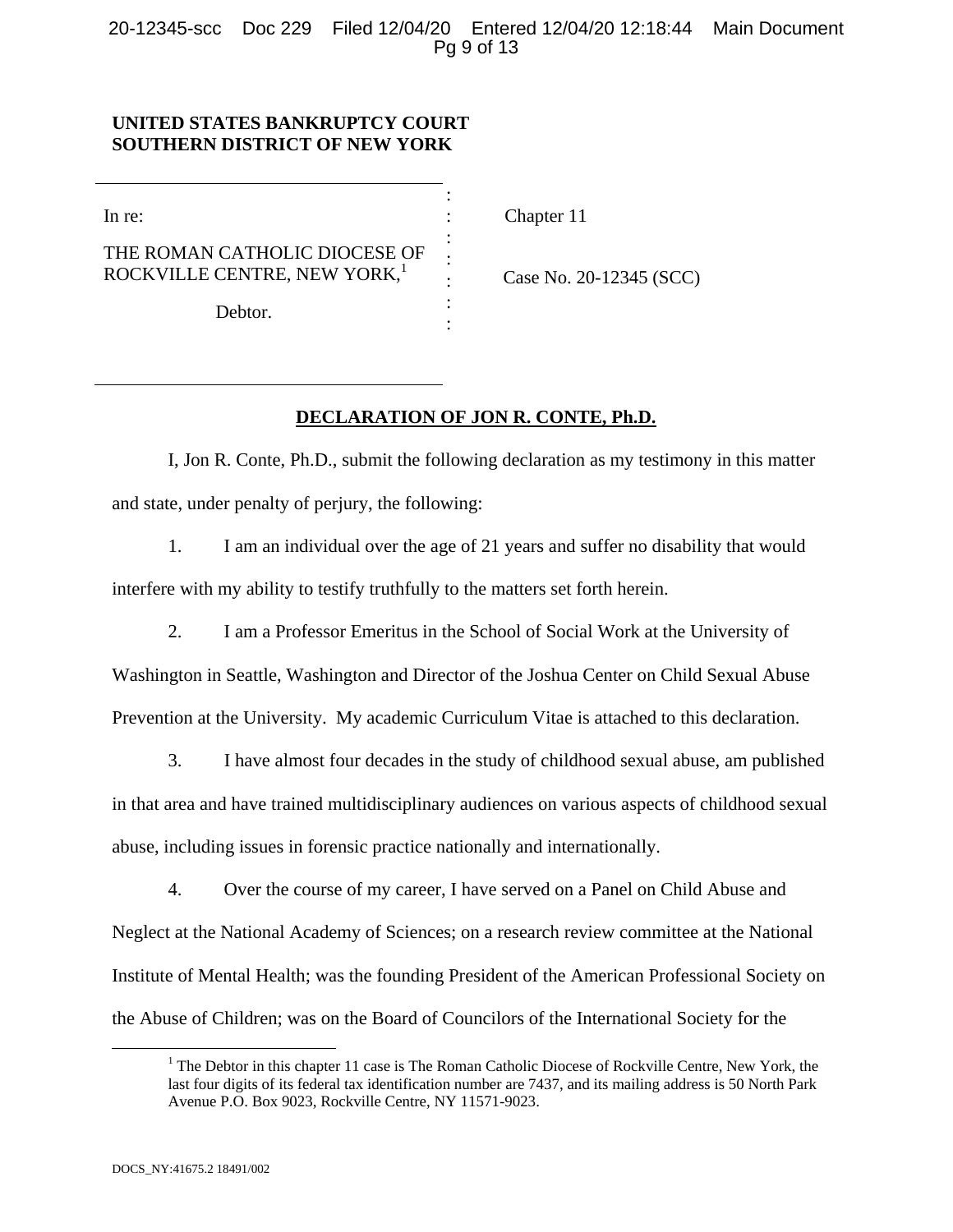#### 20-12345-scc Doc 229 Filed 12/04/20 Entered 12/04/20 12:18:44 Main Document Pg 10 of 13

Prevention of Child Abuse and Neglect; and served on State and local committees in Illinois, Washington, and Kentucky.

5. I maintained a small private clinical practice specializing in the treatment of children, youth, and adults with histories of child sexual abuse first in Chicago and then in Seattle after returning to Seattle in 1990. I have evaluated literally thousands of child, youth and adult victims of childhood sexual abuse who allege harms and damages resulting from childhood sexual abuse from the mid-1980s to the present.

6. I have testified as an expert over one hundred and sixty times in Washington, Oregon, California, Arizona, Colorado, Nebraska, New Hampshire, Florida, South Carolina, and British Columbia Canada. I have previously served as an expert to Creditors' Committees in the Bankruptcies of the Archdioceses of Portland and Milwaukee, the Boy Scouts of America and the Roman Catholic Church of the Archdiocese of New Orleans. A partial list of my expert testimony is attached as Appendix 1 to my Curriculum Vitae.

7. I am the Editor of the Journal of Interpersonal Violence and the journal Trauma, Violence, and Abuse. I am generally aware of the research on various aspects of childhood sexual abuse. I have coauthored four manuscripts in the last 12 months. All manuscripts have been based on a review of extensive research on various issues surrounding childhood sexual abuse.

8. I have been retained by the Official Committee of Unsecured Creditors (the "Committee"), subject to Court approval, in this matter to provide expert testimony of various aspects of the current matter.

9. I have reviewed *LMI's Responses to the Motion of the Debtor for an Order Establishing Deadlines for Filing Proofs of Claim and Granting Related Relief* (the "LMI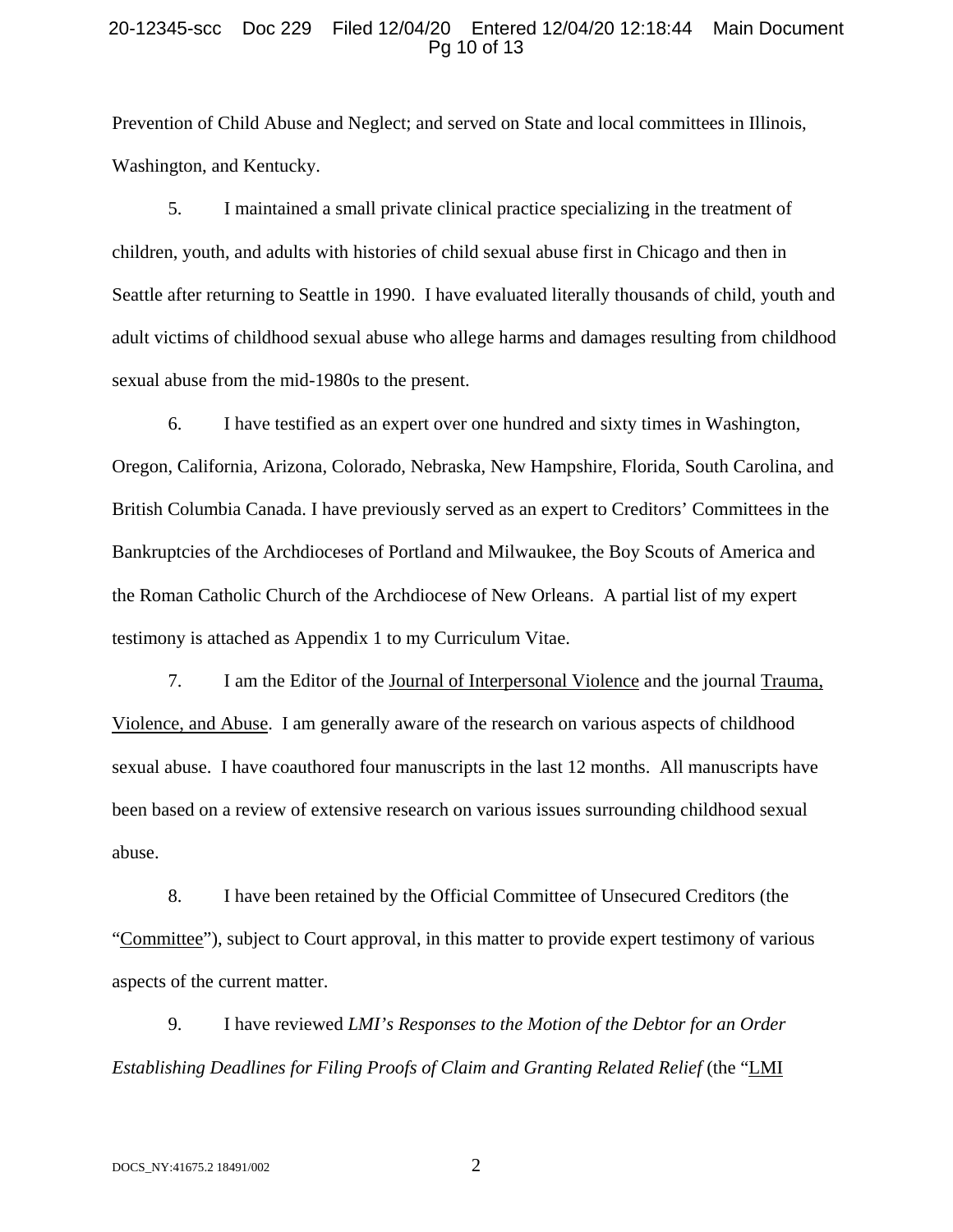#### 20-12345-scc Doc 229 Filed 12/04/20 Entered 12/04/20 12:18:44 Main Document Pg 11 of 13

Response") filed on November 25, 2020 by Certain Underwrites at Lloyd's, London and Certain London Market Insurance Companies ("LMI") and the *Arrowood Indemnity Insurance Company's Limited Objection to Debtor's Motion for an Order Establishing Deadlines for Filing Proofs of Claim and Granting Related Relief* (the "Arrowood Objection") filed on December 1, 2020 by Arrowood Indemnity Insurance Company ("Arrowood").

10. The opinions I have reached regarding the additional Sexual Abuse Proof of Claim questions proposed by the insurers summarized below are based on well-established facts about the nature of childhood sexual abuse and its impact on child victims when they become adults.

11. It is difficult to explain to those who never experienced sexual abuse in childhood what the experience is like for the child. Words do a poor job of communicating the isolation, betrayal, stigma, fear, guilt, shame, and other negative and powerful motions that a child feels when sexually abused by a more powerful and often trusted adult and which adults abused in childhood continue to carry with them.

12. As a professional I have appreciated the standard I understand the law often applies of a "reasonable person." Further it is my understanding that the law recognizes that some experiences are so extreme that they alter the capacities of the individual. So for example, the Battered Person Syndrome asks not what would a "reasonable person" do or think in a situation but rather what would a battered person reasonably believe or do? Sexual abuse is akin to battering (i.e. physical violence) albeit often more severely negatively impacting the victims' functioning; including the capacity to understand their experience as abuse, increasing a false sense of responsibility for their own abuse, and creating negative cognitions and emotions which work against understanding that they were abused or taking action to protect themselves. In my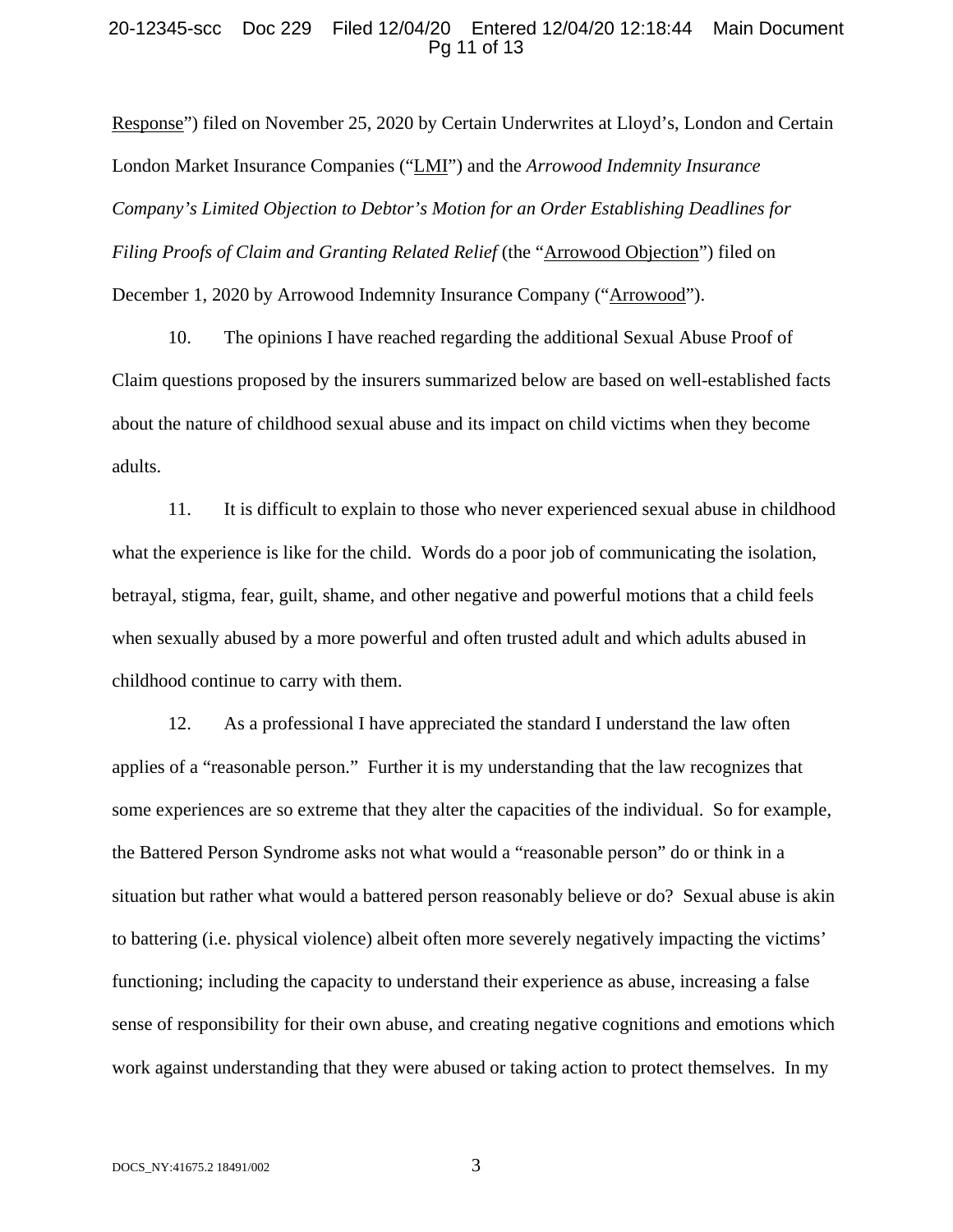### 20-12345-scc Doc 229 Filed 12/04/20 Entered 12/04/20 12:18:44 Main Document Pg 12 of 13

opinion the standard to apply in this matter on issues such as understanding legal questions is a "reasonable Sexual Abuse Survivor."

13. LMI requests that the following question be added to the sexual abuse proof of claim in this case:

> Please provide all facts you are aware of that suggest that the Diocese, or any of its officers or employees, knew or should have known that the abuser was abusing you or others before or during the period of time when the abuse or other wrongful conduct took place.

In my opinion, this question may be relevant in the context of discovery but is wholly irrelevant to completing a Proof of Claim. More critically, it may discourage disclosures by suggesting that the survivor should know what the Diocese knew about the abuse. It implies that the survivor should have told the Diocese about the abuse and by failing to do so, the survivor was somehow complicit in the cover-up. This may make the survivor feel inadequate and unwilling to answer the question. Because of its likely chilling effect it should not be included in the Proof of Claim form.

14. The question that Arrowood seeks to add will also serve to discourage survivors from completing the Proof of Claim, and is wholly unnecessary. Arrowood asks that the following question be answered:

> Have you previously filed a lawsuit, made a claim, or filed a proof of claim concerning sexual abuse you suffered that was committed by any other individual or entity, other than an abuser affiliated with a church, parish, school, or Diocesan organization? If so, please state the date(s) of abuse, abuser and his/her affiliated employer/entity

Whether or not the survivor suffered other sexual abuse has no relevance to the claims of the survivor against the Diocese. Moreover, some survivors may see the question as a potential attack on their credibility, implying more than one action has any relevance to a potential claim